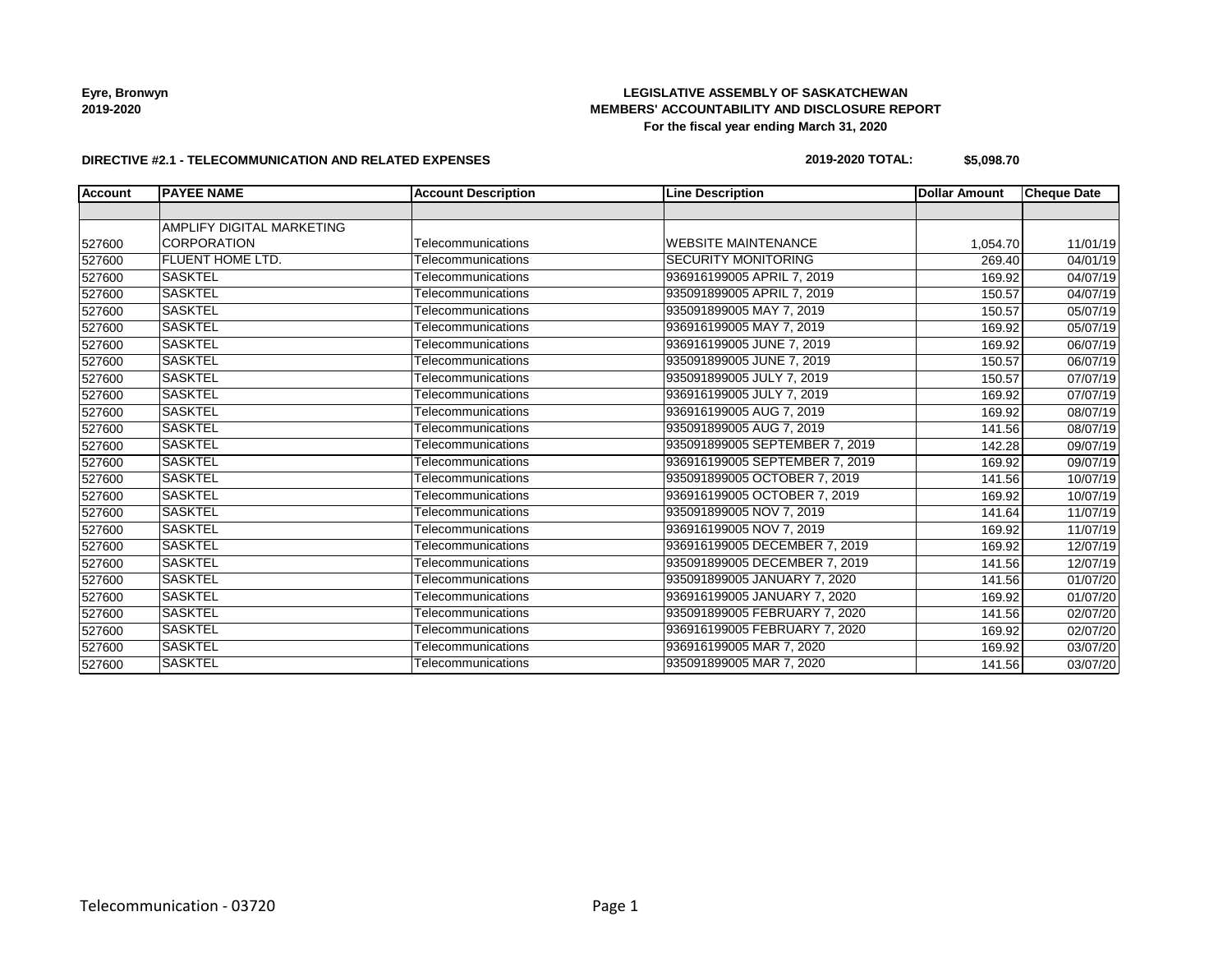# **LEGISLATIVE ASSEMBLY OF SASKATCHEWAN MEMBERS' ACCOUNTABILITY AND DISCLOSURE REPORT For the fiscal year ending March 31, 2020**

**DIRECTIVE #3.1 - MLA TRAVEL AND LIVING EXPENSES**

### **2019-2020 TOTAL: \$19,699.25**

| <b>Account</b> | <b>PAYEE NAME</b>                                     | <b>Account Description</b>  | <b>Line Description</b>           | <b>Dollar Amount</b> | <b>Cheque Date</b>    |
|----------------|-------------------------------------------------------|-----------------------------|-----------------------------------|----------------------|-----------------------|
|                |                                                       |                             |                                   |                      |                       |
| 541900         | ENTERPRISE RENT-A-CAR CANADA LTD. Elected Rep -Travel |                             | <b>MLA CAR RENTAL</b>             | 202.41               | 05/01/19              |
| 541900         | ENTERPRISE RENT-A-CAR CANADA LTD. Elected Rep -Travel |                             | <b>MLA CAR RENTAL</b>             | 166.76               | 01/01/20              |
| 541900         | ENTERPRISE RENT-A-CAR CANADA LTD. Elected Rep -Travel |                             | MLA CAR RENTAL                    | 166.75               | 01/01/20              |
| 541900         | ENTERPRISE RENT-A-CAR CANADA LTD. Elected Rep -Travel |                             | <b>MLA CAR RENTAL</b>             | 250.14               | 01/01/20              |
| 541900         | ENTERPRISE RENT-A-CAR CANADA LTD. Elected Rep -Travel |                             | <b>MLA CAR RENTAL</b>             | 416.90               | 01/01/20              |
| 541900         | ENTERPRISE RENT-A-CAR CANADA LTD. Elected Rep -Travel |                             | <b>MLA CAR RENTAL</b>             | 234.21               | 01/01/20              |
| 541900         | ENTERPRISE RENT-A-CAR CANADA LTD. Elected Rep -Travel |                             | <b>MLA CAR RENTAL</b>             | 333.52               | 01/01/20              |
| 541900         | ENTERPRISE RENT-A-CAR CANADA LTD. Elected Rep -Travel |                             | <b>MLA CAR RENTAL</b>             | 333.52               | 01/01/20              |
| 541900         | ENTERPRISE RENT-A-CAR CANADA LTD. Elected Rep -Travel |                             | <b>MLA CAR RENTAL</b>             | 333.52               | 01/01/20              |
| 541900         | ENTERPRISE RENT-A-CAR CANADA LTD. Elected Rep -Travel |                             | <b>MLA CAR RENTAL</b>             | 333.52               | 03/31/20              |
| 541900         | EYRE, BRONWYN                                         | Elected Rep - Travel        | MLA TRAVEL APR 1-4 2019           | 1,068.48             | $\overline{04/04/19}$ |
| 541900         | EYRE, BRONWYN                                         | <b>Elected Rep - Travel</b> | MLA TRAVEL APRIL 8 - 11, 2109     | 1,088.58             | 04/18/19              |
| 541900         | EYRE, BRONWYN                                         | <b>Elected Rep - Travel</b> | MLA TRAVEL APR 15-18, 2019        | 1,068.48             | 04/26/19              |
| 541900         | EYRE, BRONWYN                                         | <b>Elected Rep - Travel</b> | MLA TRAVEL APR 29-MAY 3 2019      | 987.28               | 05/03/19              |
| 541900         | EYRE, BRONWYN                                         | <b>Elected Rep - Travel</b> | MLA TRAVEL MAY 6 - 9, 2019        | 1,088.57             | 05/10/19              |
| 541900         | EYRE, BRONWYN                                         | <b>Elected Rep - Travel</b> | MLA TRAVEL MAY 13-16 2019         | 1,068.48             | 05/17/19              |
| 541900         | EYRE, BRONWYN                                         | <b>Elected Rep - Travel</b> | MLA TRAVEL JUN 21 2019            | 43.26                | 07/01/19              |
| 541900         | EYRE, BRONWYN                                         | <b>Elected Rep - Travel</b> | MLA TRAVEL JUL 1 2019             | 45.03                | 07/02/19              |
| 541900         | EYRE, BRONWYN                                         | <b>Elected Rep - Travel</b> | MLA TRAVEL JUL 26, 2019           | 24.79                | 08/02/19              |
| 541900         | EYRE, BRONWYN                                         | Elected Rep - Travel        | MLA TRAVEL AUG 8-9 2019           | 207.48               | 08/09/19              |
| 541900         | EYRE, BRONWYN                                         | <b>Elected Rep - Travel</b> | MLA TRAVEL OCT 3-4 2019           | 585.49               | 10/07/19              |
| 541900         | EYRE, BRONWYN                                         | <b>Elected Rep - Travel</b> | MLA TRAVEL OCT 28-NOV 1, 2019     | 1,117.05             | 11/01/19              |
| 541900         | EYRE, BRONWYN                                         | <b>Elected Rep - Travel</b> | MLA TRAVEL OCT 21-24, 2019        | 506.83               | 11/01/19              |
| 541900         | EYRE, BRONWYN                                         | <b>Elected Rep - Travel</b> | MLA TRAVEL OCTOBER 23 - 31, 2019  | 31.00                | 11/15/19              |
| 541900         | EYRE, BRONWYN                                         | <b>Elected Rep - Travel</b> | MLA TRAVEL NOVEMBER 4 - 8, 2019   | 1,037.21             | 11/15/19              |
| 541900         | EYRE, BRONWYN                                         | Elected Rep - Travel        | MLA TRAVEL NOV 12-15, 2019        | 831.82               | 11/22/19              |
| 541900         | EYRE, BRONWYN                                         | <b>Elected Rep - Travel</b> | <b>MLA TRAVEL NOV 18-22, 2019</b> | 1,161.41             | 11/27/19              |
| 541900         | EYRE, BRONWYN                                         | <b>Elected Rep - Travel</b> | MLA TRAVEL NOV 25-29, 2019        | 1,009.76             | 12/04/19              |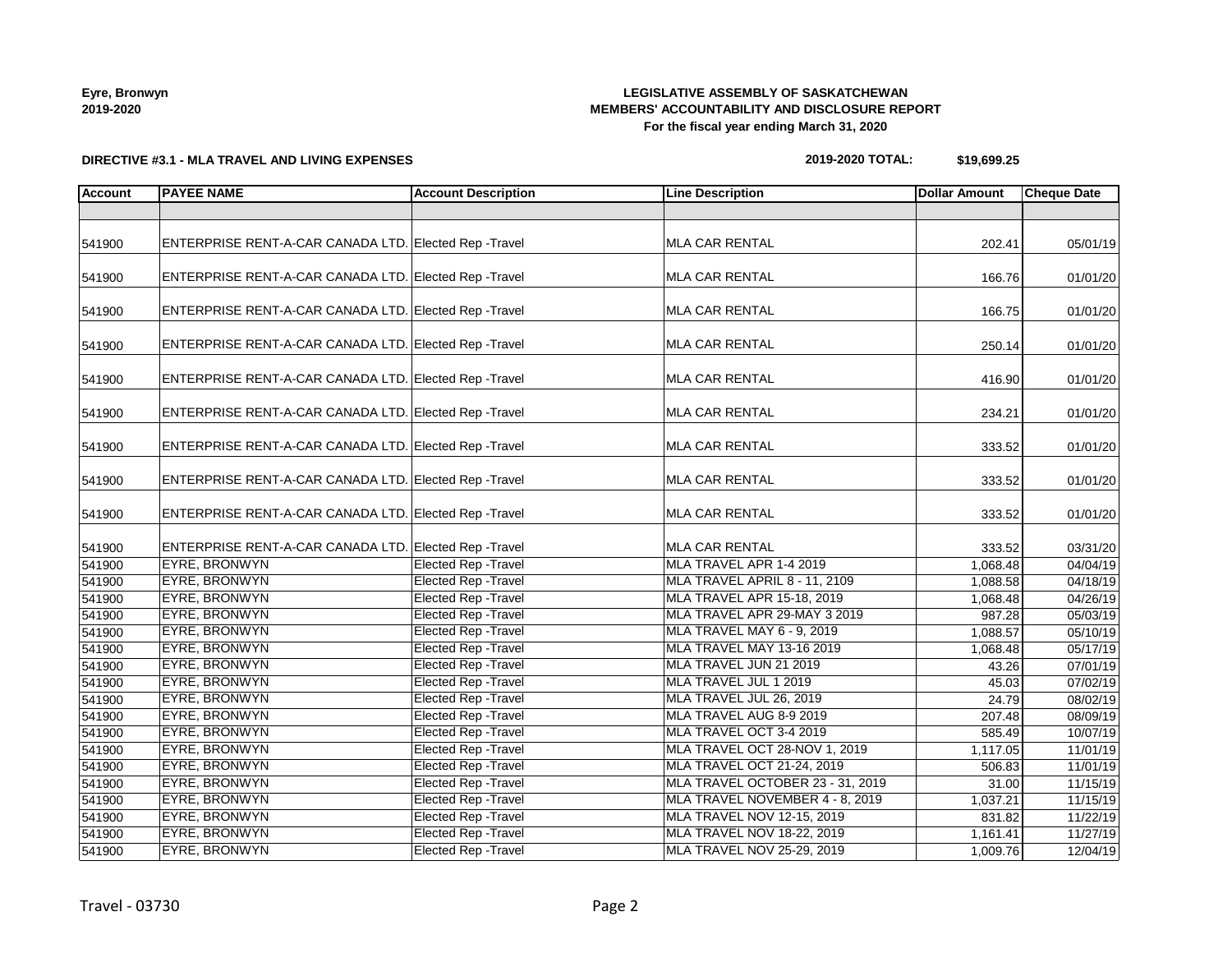| <b>Account</b> | <b>IPAYEE NAME</b>    | <b>IAccount Description</b> | <b>ILine Description</b>       | <b>IDollar Amount</b> | <b>Cheque Date</b> |
|----------------|-----------------------|-----------------------------|--------------------------------|-----------------------|--------------------|
| 541900         | IEYRE. BRONWYN        | <b>Elected Rep - Travel</b> | IMLA TRAVEL DEC 2-6, 2019      | 872.77                | 12/13/19           |
| 541900         | <b>IEYRE, BRONWYN</b> | <b>Elected Rep - Travel</b> | IMLA TRAVEL DEC 20, 2019       | 9.08                  | 01/09/20           |
| 541900         | IEYRE. BRONWYN        | <b>Elected Rep - Travel</b> | IMLA TRAVEL MAR 2-6, 2020      | 448.17                | 03/12/20           |
| 541900         | IEYRE. BRONWYN        | Elected Rep - Travel        | MLA TRAVEL MAR 9-13, 2020      | .481.05               | 03/19/20           |
| 541900         | <b>IEYRE, BRONWYN</b> | Elected Rep - Travel        | MLA TRAVEL MARCH 16 - 20, 2020 | .145.93               | 03/30/20           |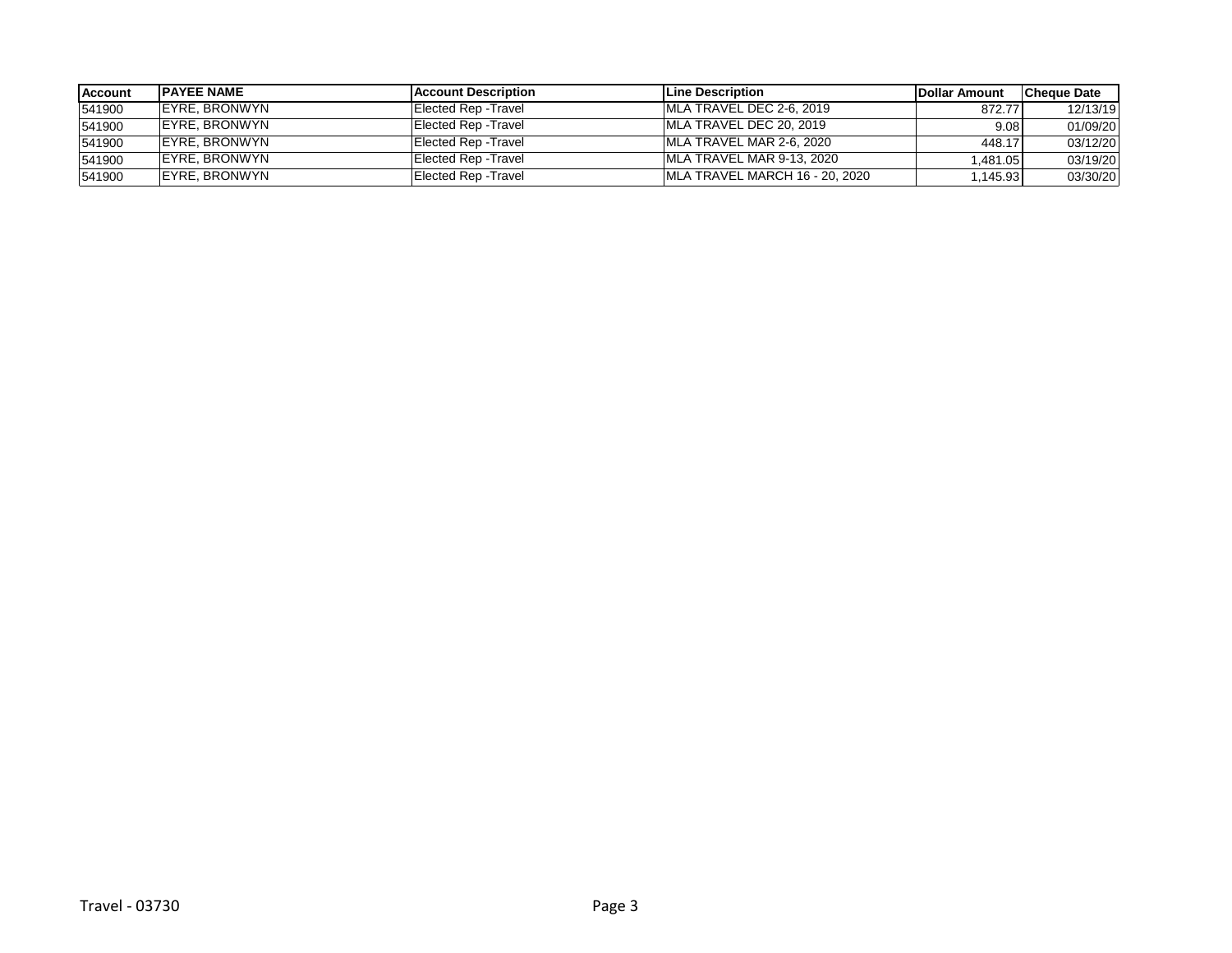# **LEGISLATIVE ASSEMBLY OF SASKATCHEWAN MEMBERS' ACCOUNTABILITY AND DISCLOSURE REPORT For the fiscal year ending March 31, 2020**

### **2019-2020 TOTAL: \$60,206.76**

| <b>Account</b> | <b>PAYEE NAME</b>                                          | <b>Account Description</b>                                             | <b>Line Description</b>           | <b>Dollar Amount</b> | <b>Cheque Date</b> |
|----------------|------------------------------------------------------------|------------------------------------------------------------------------|-----------------------------------|----------------------|--------------------|
|                |                                                            |                                                                        |                                   |                      |                    |
| 521372         | <b>IMAGERY</b>                                             | Photographer's Services                                                | PHOTOGRAPHERS SERVICES            | 238.50               | 01/07/20           |
| 522000         | BAYDO DEVELOPMENT CORPORATION                              | Rent of Ground, Buildings and Other Space   APRIL 2019 MLA OFFICE RENT |                                   | 2,656.74             | 04/01/19           |
| 522000         | BAYDO DEVELOPMENT CORPORATION                              | Rent of Ground, Buildings and Other Space                              | MAY 2019 MLA OFFICE RENT          | 2,656.74             | 04/12/19           |
| 522000         | BAYDO DEVELOPMENT CORPORATION                              | Rent of Ground, Buildings and Other Space                              | JUNE 2019 MLA OFFICE RENT         | 2,656.74             | 05/15/19           |
| 522000         | BAYDO DEVELOPMENT CORPORATION                              | Rent of Ground, Buildings and Other Space                              | JULY 2019 MLA OFFICE RENT         | 2,656.74             | 06/12/19           |
| 522000         | BAYDO DEVELOPMENT CORPORATION                              | Rent of Ground, Buildings and Other Space                              | AUGUST 2019 MLA OFFICE RENT       | 2,656.74             | 07/18/19           |
| 522000         | BAYDO DEVELOPMENT CORPORATION                              | Rent of Ground, Buildings and Other Space                              | SEPTEMBER 2019 MLA OFFICE RENT    | 2,656.74             | 08/02/19           |
| 522000         | BAYDO DEVELOPMENT CORPORATION                              | Rent of Ground, Buildings and Other Space                              | OCTOBER 2019 MLA OFFICE RENT      | 2,656.74             | 09/10/19           |
| 522000         | BAYDO DEVELOPMENT CORPORATION                              | Rent of Ground, Buildings and Other Space                              | NOVEMBER 2019 MLA OFFICE RENT     | 2,656.74             | 10/01/19           |
| 522000         | BAYDO DEVELOPMENT CORPORATION                              | Rent of Ground, Buildings and Other Space                              | DECEMBER 2019 MLA OFFICE RENT     | 2,656.74             | 11/05/19           |
| 522000         | BAYDO DEVELOPMENT CORPORATION                              | Rent of Ground, Buildings and Other Space                              | JANUARY 2020 MLA OFFICE RENT      | 2,656.74             | 12/03/19           |
| 522000         | BAYDO DEVELOPMENT CORPORATION                              | Rent of Ground, Buildings and Other Space                              | FEBRUARY 2020 MLA OFFICE RENT     | 2,656.74             | 01/06/20           |
| 522000         | BAYDO DEVELOPMENT CORPORATION                              | Rent of Ground, Buildings and Other Space                              | RENT ADJUSTMENT APR 2019-FEB 2020 | 1,054.31             | 03/01/20           |
| 522000         | BAYDO DEVELOPMENT CORPORATION                              | Rent of Ground, Buildings and Other Space   MAR 2020 MLA OFFICE RENT   |                                   | 2,744.60             | 03/01/20           |
| 522200         | MINISTER OF FINANCE-MINISTRY OF<br><b>CENTRAL SERVICES</b> | <b>Rent of Photocopiers</b>                                            | PHOTOCOPIER SERVICE FEES 19/20    | 100.00               | 01/01/20           |
| 522200         | TOSHIBA OF CANADA LTD.                                     | <b>Rent of Photocopiers</b>                                            | <b>COPIER CHARGES</b>             | 108.22               | 05/01/19           |
| 522200         | TOSHIBA OF CANADA LTD.                                     | <b>Rent of Photocopiers</b>                                            | <b>COPIER CHARGES</b>             | 111.76               | 05/08/19           |
| 522200         | TOSHIBA OF CANADA LTD.                                     | <b>Rent of Photocopiers</b>                                            | <b>COPIER CHARGES</b>             | 113.72               | 07/01/19           |
| 522200         | TOSHIBA OF CANADA LTD.                                     | <b>Rent of Photocopiers</b>                                            | <b>COPIER CHARGES</b>             | 118.15               | 07/09/19           |
| 522200         | TOSHIBA OF CANADA LTD.                                     | Rent of Photocopiers                                                   | <b>RTV - COPIER REIMBURSEMENT</b> | $-102.89$            | 10/03/19           |
| 522200         | TOSHIBA TEC CANADA BUSINESS<br>SOLUTIONS INC               | <b>Rent of Photocopiers</b>                                            | <b>COPIER CHARGES</b>             | 92.60                | 08/01/19           |
| 522200         | TOSHIBA TEC CANADA BUSINESS<br>SOLUTIONS INC               | <b>Rent of Photocopiers</b>                                            | <b>COPIER CHARGES</b>             | 23.03                | 08/01/19           |

### **DIRECTIVE #4.1 - CONSTITUENCY SERVICE EXPENSES**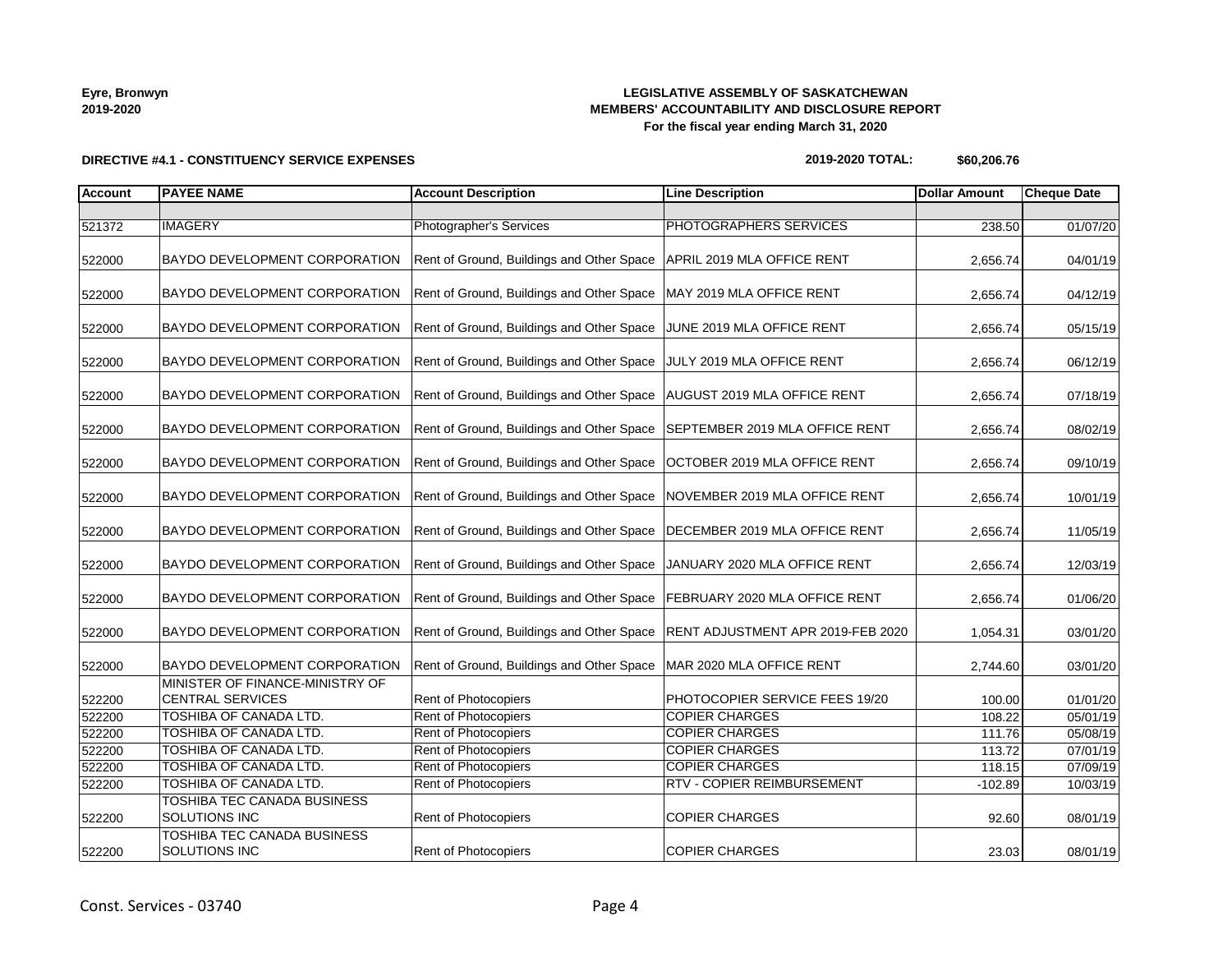| <b>Account</b> | <b>PAYEE NAME</b>                  | <b>Account Description</b>           | <b>Line Description</b>         | <b>Dollar Amount</b> | <b>Cheque Date</b>    |
|----------------|------------------------------------|--------------------------------------|---------------------------------|----------------------|-----------------------|
|                | TOSHIBA TEC CANADA BUSINESS        |                                      |                                 |                      |                       |
| 522200         | <b>SOLUTIONS INC</b>               | Rent of Photocopiers                 | <b>COPIER CHARGES</b>           | 92.60                | 09/01/19              |
|                | TOSHIBA TEC CANADA BUSINESS        |                                      |                                 |                      |                       |
| 522200         | SOLUTIONS INC                      | Rent of Photocopiers                 | <b>COPIER CHARGES</b>           | 92.60                | 09/01/19              |
|                | <b>TOSHIBA TEC CANADA BUSINESS</b> |                                      |                                 |                      |                       |
| 522200         | SOLUTIONS INC                      | <b>Rent of Photocopiers</b>          | <b>COPIER CHARGES</b>           | 92.60                | 10/01/19              |
|                | TOSHIBA TEC CANADA BUSINESS        |                                      |                                 |                      |                       |
| 522200         | SOLUTIONS INC                      | <b>Rent of Photocopiers</b>          | <b>COPIER CHARGES</b>           | 92.60                | 11/01/19              |
|                | TOSHIBA TEC CANADA BUSINESS        |                                      |                                 |                      |                       |
| 522200         | SOLUTIONS INC                      | <b>Rent of Photocopiers</b>          | <b>COPIER CHARGES</b>           | 92.60                | 12/01/19              |
|                | <b>TOSHIBA TEC CANADA BUSINESS</b> |                                      |                                 |                      |                       |
| 522200         | <b>SOLUTIONS INC</b>               | <b>Rent of Photocopiers</b>          | <b>COPIER CHARGES</b>           | 92.60                | 01/01/20              |
|                | TOSHIBA TEC CANADA BUSINESS        |                                      |                                 |                      |                       |
| 522200         | SOLUTIONS INC                      | <b>Rent of Photocopiers</b>          | <b>COPIER CHARGES</b>           | 92.60                | 02/01/20              |
|                | TOSHIBA TEC CANADA BUSINESS        |                                      |                                 |                      |                       |
| 522200         | SOLUTIONS INC                      | <b>Rent of Photocopiers</b>          | <b>COPIER CHARGES</b>           | 92.60                | 03/01/20              |
|                | SASKATCHEWAN GOVERNMENT            |                                      |                                 |                      |                       |
| 522500         | <b>INSURANCE</b>                   | <b>Insurance Premiums</b>            | <b>INSURANCE PREMIUMS</b>       | 947.64               | 08/01/19              |
| 522700         | SASKPOWER CORPORATION              | Utilities - Electricity and Nat Gas  | 510004511554 APR 24 2019        | 104.08               | 05/01/19              |
| 522700         | SASKPOWER CORPORATION              | Utilities - Electricity and Nat Gas  | 510004511554 MAY 23 2019        | 100.34               | 06/01/19              |
| 522700         | SASKPOWER CORPORATION              | Utilities - Electricity and Nat Gas  | 510004511554 JUN 24 2019        | 105.72               | $\overline{07/01/19}$ |
| 522700         | SASKPOWER CORPORATION              | Utilities - Electricity and Nat Gas  | 510004511554 JUL 24 2019        | 99.11                | 08/01/19              |
| 522700         | SASKPOWER CORPORATION              | Utilities - Electricity and Nat Gas  | 510004511554 AUG 23 2019        | 92.76                | 09/01/19              |
| 522700         | SASKPOWER CORPORATION              | Utilities - Electricity and Nat Gas  | 510004511554 SEPTEMBER 24, 2019 | 110.79               | 10/01/19              |
| 522700         | SASKPOWER CORPORATION              | Utilities - Electricity and Nat Gas  | 5100 0451 1554 OCT 23, 2019     | 97.59                | 11/01/19              |
| 522700         | SASKPOWER CORPORATION              | Utilities - Electricity and Nat Gas  | 5100 0451 1554 NOV 25, 2019     | 96.80                | 12/01/19              |
| 522700         | SASKPOWER CORPORATION              | Utilities - Electricity and Nat Gas  | 510004511554 DEC 23, 2019       | 101.73               | 01/01/20              |
| 522700         | SASKPOWER CORPORATION              | Utilities - Electricity and Nat Gas  | 510004511554 JAN 23, 2020       | 102.70               | 02/01/20              |
| 522700         | SASKPOWER CORPORATION              | Utilities - Electricity and Nat Gas  | 510004511554 FEB 24, 2020       | 105.22               | 03/01/20              |
| 525000         | CANADA POST CORPORATION            | Postal, Courier, Freight and Related | <b>POSTAGE</b>                  | 1,547.08             | 06/01/19              |
| 525000         | EYRE, BRONWYN                      | Postal, Courier, Freight and Related | <b>REIMB: POSTAGE</b>           | 3.30                 | 04/12/19              |
| 525000         | EYRE, BRONWYN                      | Postal, Courier, Freight and Related | <b>REIMB: POSTAGE</b>           | 7.83                 | 05/01/19              |
| 525000         | EYRE, BRONWYN                      | Postal, Courier, Freight and Related | <b>REIMB: POSTAGE</b>           | 99.75                | 07/01/19              |
| 525000         | EYRE, BRONWYN                      | Postal, Courier, Freight and Related | <b>REIMB: POSTAGE</b>           | 189.00               | 12/13/19              |
| 525000         | EYRE, BRONWYN                      | Postal, Courier, Freight and Related | <b>REIMB: POSTAGE</b>           | 198.45               | 01/23/20              |
|                | MINISTER OF FINANCE-MINISTRY OF    |                                      |                                 |                      |                       |
| 525000         | <b>CENTRAL SERVICES</b>            | Postal, Courier, Freight and Related | MAY 2019 MAIL SERVICES          | 530.80               | 06/14/19              |
|                | MINISTER OF FINANCE-MINISTRY OF    |                                      |                                 |                      |                       |
| 525000         | <b>CENTRAL SERVICES</b>            | Postal, Courier, Freight and Related | MAIL SERVICES NOV/19            | 1,464.65             | 12/16/19              |
|                | PRAIRIE ADVERTISING DISTRIBUTORS   |                                      |                                 |                      |                       |
| 525000         | LTD.                               | Postal, Courier, Freight and Related | <b>POSTAGE</b>                  | 216.62               | 06/01/19              |
| 525000         | SASKATCHEWAN PARTY CAUCUS          | Postal, Courier, Freight and Related | <b>POSTAGE</b>                  | 44.64                | 09/01/19              |
| 530300         | <b>MARU GROUP CANADA INC.</b>      | Primary Research/Focus group         | Ad Hoc Research                 | 632.98               | 05/01/19              |
| 530300         | MARU GROUP CANADA INC.             | Primary Research/Focus group         | Ad Hoc Research                 | 632.98               | 08/01/19              |
| 530300         | MARU GROUP CANADA INC.             | Primary Research/Focus group         | AD HOC RESEARCH                 | 661.11               | 11/01/19              |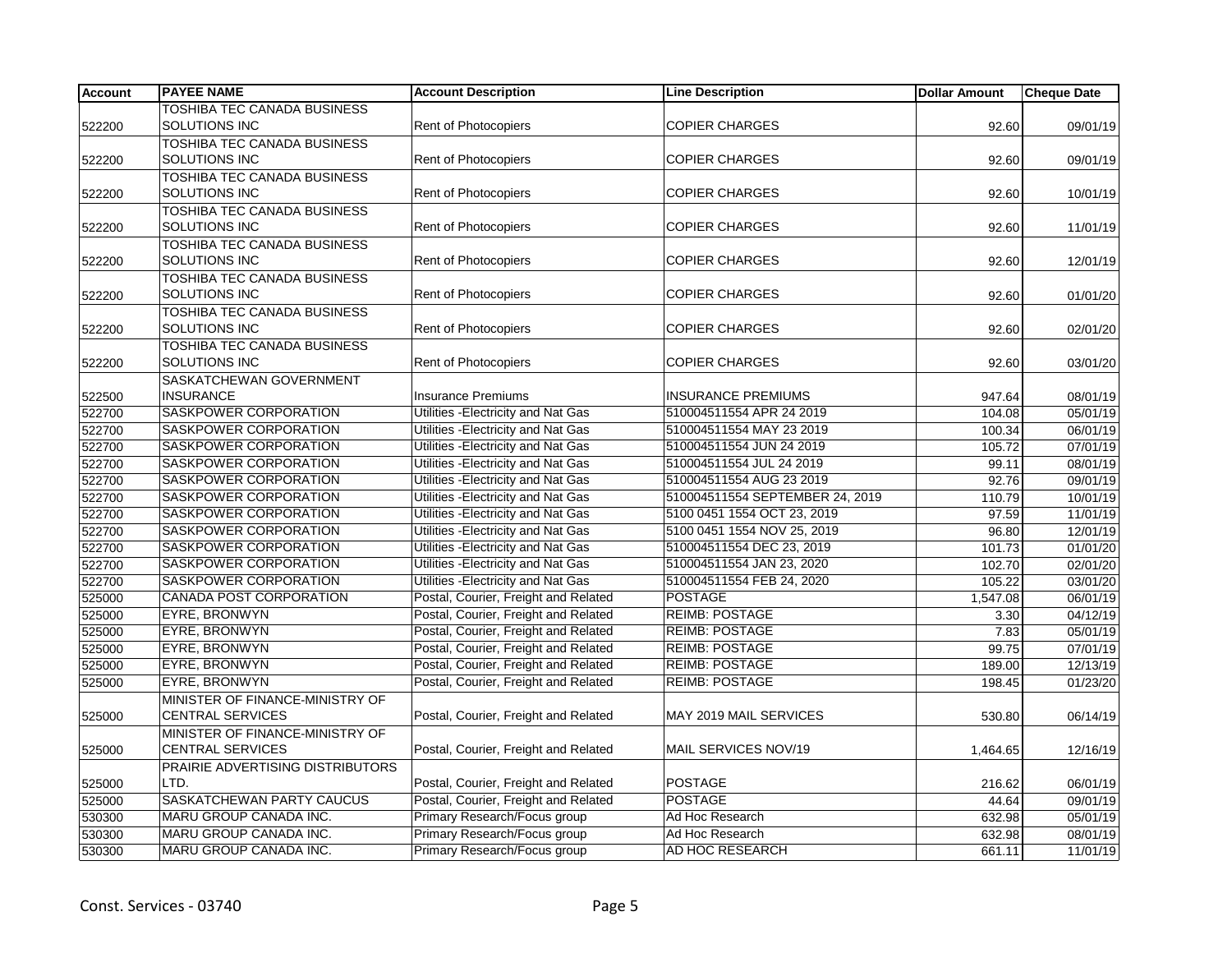| <b>Account</b> | <b>PAYEE NAME</b>              | <b>Account Description</b>   | <b>Line Description</b>                      | <b>Dollar Amount</b> | <b>Cheque Date</b> |
|----------------|--------------------------------|------------------------------|----------------------------------------------|----------------------|--------------------|
| 530300         | MARU GROUP CANADA INC.         | Primary Research/Focus group | Ad Hoc Research                              | 661.11               | 03/01/20           |
| 530500         | <b>CHABAD OF SASKATOON</b>     | Media Placement              | <b>ADVERTISING</b>                           | 87.50                | 12/04/19           |
| 530500         | <b>CHILD FIND SASKATCHEWAN</b> | <b>Media Placement</b>       | <b>ADVERTISING</b>                           | 55.55                | 06/01/19           |
|                | CLAVET COMMUNITY ARENA         |                              |                                              |                      |                    |
| 530500         | <b>ASSOCIATION</b>             | Media Placement              | <b>ADVERTISING</b>                           | 150.00               | 10/01/19           |
| 530500         | <b>CREATIVE OUTDOOR</b>        | Media Placement              | <b>ADVERTISING</b>                           | 1,572.00             | 04/01/19           |
| 530500         | <b>CREATIVE OUTDOOR</b>        | <b>Media Placement</b>       | <b>ADVERTISING</b>                           | 1,572.00             | 07/08/19           |
| 530500         | <b>CREATIVE OUTDOOR</b>        | Media Placement              | <b>ADVERTISING</b>                           | 1,572.00             | 09/10/19           |
| 530500         | <b>CREATIVE OUTDOOR</b>        | Media Placement              | <b>ADVERTISING</b>                           | 1,572.00             | 12/01/19           |
| 530500         | <b>CREATIVE OUTDOOR</b>        | <b>Media Placement</b>       | <b>ADVERTISING</b>                           | 720.50               | 02/11/20           |
| 530500         | <b>CREATIVE OUTDOOR</b>        | Media Placement              | RTV-BRONWYN EYRE-ADVERTISING<br><b>REIMB</b> | $-589.50$            | 03/30/20           |
|                |                                |                              | RTV-BRONWYN EYRE-ADVERTISING                 |                      |                    |
| 530500         | <b>CREATIVE OUTDOOR</b>        | Media Placement              | <b>REIMB</b>                                 | $-327.50$            | 03/30/20           |
| 530500         | <b>CURBEX</b>                  | Media Placement              | <b>ADVERTISING</b>                           | 154.00               | 05/01/19           |
| 530500         | <b>CURBEX</b>                  | Media Placement              | <b>ADVERTISING</b>                           | 151.50               | 06/01/19           |
| 530500         | <b>CURBEX</b>                  | Media Placement              | ADVERTISING                                  | 151.50               | 07/01/19           |
| 530500         | <b>CURBEX</b>                  | <b>Media Placement</b>       | <b>ADVERTISING</b>                           | 151.50               | 08/01/19           |
| 530500         | <b>CURBEX</b>                  | <b>Media Placement</b>       | <b>ADVERTISING</b>                           | 49.00                | 08/01/19           |
| 530500         | <b>CURBEX</b>                  | Media Placement              | <b>ADVERTISING</b>                           | 151.50               | 09/01/19           |
| 530500         | <b>CURBEX</b>                  | Media Placement              | <b>ADVERTISING</b>                           | 151.50               | 10/01/19           |
| 530500         | <b>CURBEX</b>                  | <b>Media Placement</b>       | <b>ADVERTISING</b>                           | 151.50               | 11/01/19           |
| 530500         | <b>CURBEX</b>                  | <b>Media Placement</b>       | <b>ADVERTISING</b>                           | 151.50               | 12/01/19           |
| 530500         | <b>CURBEX</b>                  | <b>Media Placement</b>       | <b>ADVERTISING</b>                           | 49.00                | 12/05/19           |
| 530500         | <b>CURBEX</b>                  | Media Placement              | <b>ADVERTISING</b>                           | 49.00                | 12/16/19           |
| 530500         | <b>CURBEX</b>                  | <b>Media Placement</b>       | <b>ADVERTISING</b>                           | 151.50               | 12/19/19           |
| 530500         | <b>CURBEX</b>                  | Media Placement              | <b>ADVERTISING</b>                           | 151.50               | 01/18/20           |
| 530500         | <b>CURBEX</b>                  | Media Placement              | <b>ADVERTISING</b>                           | 151.50               | 02/17/20           |
| 530500         | <b>CURBEX</b>                  | Media Placement              | <b>ADVERTISING</b>                           | 151.50               | 03/17/20           |
| 530500         | DUNDURN, TOWN OF               | <b>Media Placement</b>       | <b>ADVERTISING</b>                           | 30.00                | 02/03/20           |
| 530500         | <b>DUNDURN, TOWN OF</b>        | Media Placement              | <b>ADVERTISING</b>                           | 30.00                | 03/05/20           |
| 530500         | <b>JENSON PUBLISHING</b>       | <b>Media Placement</b>       | <b>ADVERTISING</b>                           | 38.00                | 04/04/19           |
| 530500         | <b>JENSON PUBLISHING</b>       | <b>Media Placement</b>       | <b>ADVERTISING</b>                           | 38.00                | 04/11/19           |
| 530500         | <b>JENSON PUBLISHING</b>       | Media Placement              | <b>ADVERTISING</b>                           | 38.00                | 04/18/19           |
| 530500         | <b>JENSON PUBLISHING</b>       | Media Placement              | <b>ADVERTISING</b>                           | 38.00                | 05/01/19           |
| 530500         | <b>JENSON PUBLISHING</b>       | <b>Media Placement</b>       | <b>ADVERTISING</b>                           | 38.00                | 05/02/19           |
| 530500         | <b>JENSON PUBLISHING</b>       | Media Placement              | <b>ADVERTISING</b>                           | 38.00                | 05/09/19           |
| 530500         | <b>JENSON PUBLISHING</b>       | Media Placement              | ADVERTISING                                  | 38.00                | 05/16/19           |
| 530500         | JENSON PUBLISHING              | <b>Media Placement</b>       | <b>ADVERTISING</b>                           | 38.00                | 06/01/19           |
| 530500         | <b>JENSON PUBLISHING</b>       | Media Placement              | ADVERTISING                                  | 38.00                | 06/01/19           |
| 530500         | <b>JENSON PUBLISHING</b>       | Media Placement              | <b>ADVERTISING</b>                           | 38.00                | 06/06/19           |
| 530500         | <b>JENSON PUBLISHING</b>       | Media Placement              | <b>ADVERTISING</b>                           | 38.00                | 06/13/19           |
| 530500         | <b>JENSON PUBLISHING</b>       | <b>Media Placement</b>       | <b>ADVERTISING</b>                           | 38.00                | 07/01/19           |
| 530500         | <b>JENSON PUBLISHING</b>       | <b>Media Placement</b>       | <b>ADVERTISING - NO GST</b>                  | 59.00                | 07/01/19           |
| 530500         | <b>JENSON PUBLISHING</b>       | Media Placement              | <b>ADVERTISING</b>                           | 38.00                | 07/01/19           |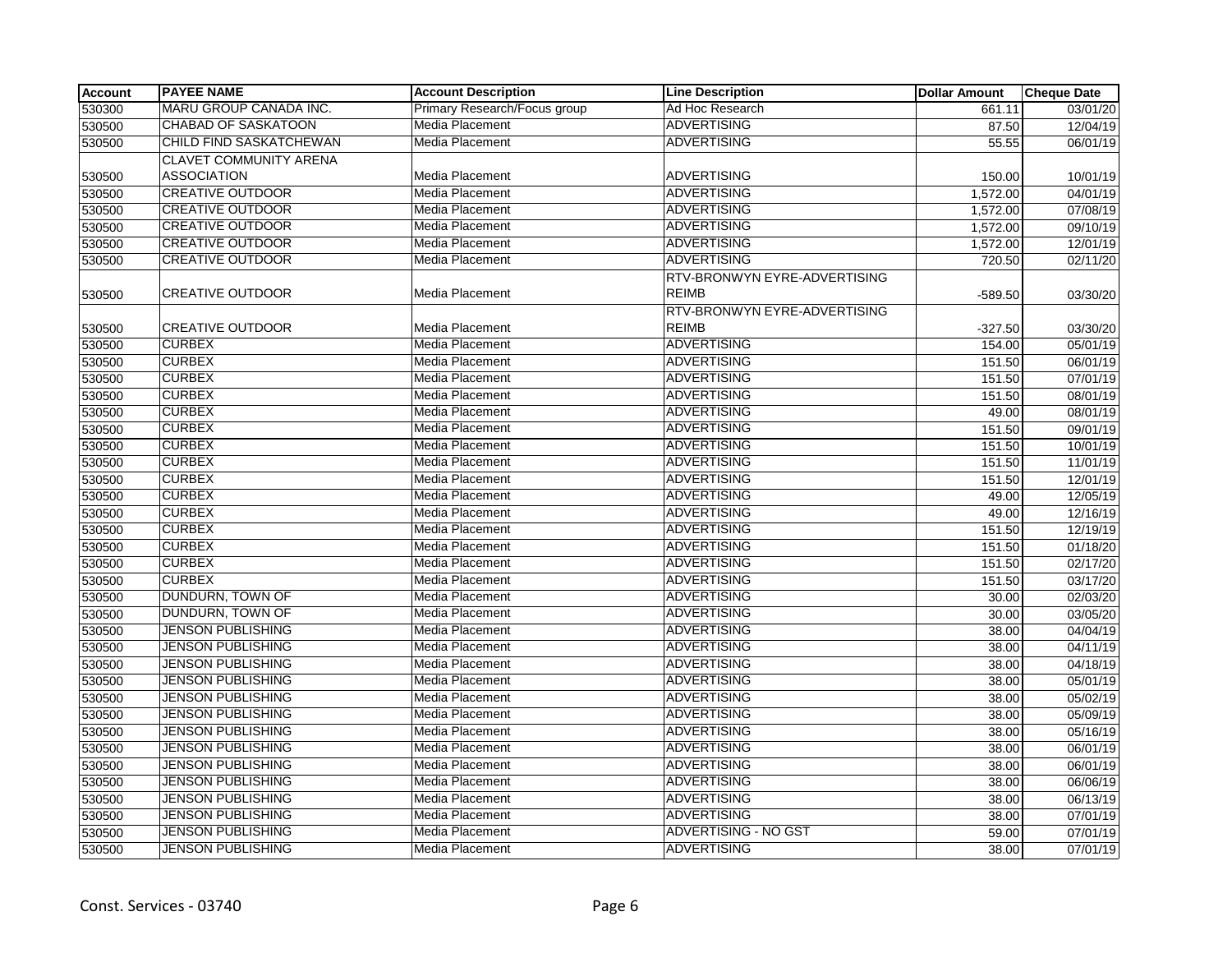| <b>Account</b> | <b>PAYEE NAME</b>           | <b>Account Description</b> | <b>Line Description</b> | <b>Dollar Amount</b> | <b>Cheque Date</b>    |
|----------------|-----------------------------|----------------------------|-------------------------|----------------------|-----------------------|
| 530500         | <b>JENSON PUBLISHING</b>    | Media Placement            | <b>ADVERTISING</b>      | 38.00                | 07/04/19              |
| 530500         | <b>JENSON PUBLISHING</b>    | Media Placement            | <b>ADVERTISING</b>      | 38.00                | 07/11/19              |
| 530500         | JENSON PUBLISHING           | Media Placement            | <b>ADVERTISING</b>      | 38.00                | $\overline{07/18/19}$ |
| 530500         | <b>JENSON PUBLISHING</b>    | Media Placement            | <b>ADVERTISING</b>      | 38.00                | 08/08/19              |
| 530500         | <b>JENSON PUBLISHING</b>    | Media Placement            | <b>ADVERTISING</b>      | 38.00                | 08/15/19              |
| 530500         | <b>JENSON PUBLISHING</b>    | Media Placement            | <b>ADVERTISING</b>      | 38.00                | 08/22/19              |
| 530500         | <b>JENSON PUBLISHING</b>    | Media Placement            | <b>ADVERITSING</b>      | 38.00                | 09/01/19              |
| 530500         | JENSON PUBLISHING           | Media Placement            | <b>ADVERTISING</b>      | 38.00                | 09/05/19              |
| 530500         | <b>JENSON PUBLISHING</b>    | Media Placement            | <b>ADVERTISING</b>      | 38.00                | 09/12/19              |
| 530500         | <b>JENSON PUBLISHING</b>    | Media Placement            | <b>ADVERTISING</b>      | 38.00                | 09/19/19              |
| 530500         | <b>JENSON PUBLISHING</b>    | Media Placement            | <b>ADVERTISING</b>      | 38.00                | 10/01/19              |
| 530500         | JENSON PUBLISHING           | Media Placement            | <b>ADVERTISING</b>      | 38.00                | 10/03/19              |
| 530500         | <b>JENSON PUBLISHING</b>    | Media Placement            | <b>ADVERTISING</b>      | 38.00                | 10/10/19              |
| 530500         | <b>JENSON PUBLISHING</b>    | Media Placement            | <b>ADVERTISING</b>      | 38.00                | 10/17/19              |
| 530500         | <b>JENSON PUBLISHING</b>    | Media Placement            | <b>ADVERTISING</b>      | 38.00                | 11/01/19              |
| 530500         | <b>JENSON PUBLISHING</b>    | Media Placement            | <b>ADVERTISING</b>      | 38.00                | 11/01/19              |
| 530500         | <b>JENSON PUBLISHING</b>    | Media Placement            | <b>ADVERTISING</b>      | 38.00                | 11/07/19              |
| 530500         | JENSON PUBLISHING           | Media Placement            | <b>ADVERTISING</b>      | 38.00                | 11/14/19              |
| 530500         | <b>JENSON PUBLISHING</b>    | Media Placement            | <b>ADVERTISING</b>      | 38.00                | 12/01/19              |
| 530500         | <b>JENSON PUBLISHING</b>    | Media Placement            | <b>ADVERTISING</b>      | 38.00                | 12/01/19              |
| 530500         | JENSON PUBLISHING           | Media Placement            | <b>ADVERTISING</b>      | 38.00                | 12/05/19              |
| 530500         | <b>JENSON PUBLISHING</b>    | Media Placement            | <b>ADVERTISING</b>      | 38.00                | 12/12/19              |
| 530500         | <b>JENSON PUBLISHING</b>    | Media Placement            | <b>ADVERTISING</b>      | 25.00                | 12/12/19              |
| 530500         | <b>JENSON PUBLISHING</b>    | Media Placement            | <b>ADVERTISING</b>      | 134.10               | 12/19/19              |
| 530500         | <b>JENSON PUBLISHING</b>    | Media Placement            | <b>ADVERTISING</b>      | 38.00                | 12/19/19              |
| 530500         | JENSON PUBLISHING           | Media Placement            | <b>ADVERTISING</b>      | 38.00                | 01/09/20              |
| 530500         | <b>JENSON PUBLISHING</b>    | Media Placement            | <b>ADVERTISING</b>      | 38.00                | 01/16/20              |
| 530500         | JENSON PUBLISHING           | Media Placement            | <b>ADVERTISING</b>      | 38.00                | 01/23/20              |
| 530500         | <b>JENSON PUBLISHING</b>    | Media Placement            | <b>ADVERTISING</b>      | 38.00                | 02/01/20              |
| 530500         | <b>JENSON PUBLISHING</b>    | Media Placement            | <b>ADVERTISING</b>      | 38.00                | 02/06/20              |
| 530500         | JENSON PUBLISHING           | Media Placement            | <b>ADVERTISING</b>      | 38.00                | 02/13/20              |
| 530500         | <b>JENSON PUBLISHING</b>    | Media Placement            | <b>ADVERTISING</b>      | 38.00                | 02/20/20              |
| 530500         | <b>JENSON PUBLISHING</b>    | Media Placement            | <b>ADVERTISING</b>      | 38.00                | 03/01/20              |
| 530500         | <b>JENSON PUBLISHING</b>    | Media Placement            | <b>ADVERTISING</b>      | 38.00                | 03/05/20              |
| 530500         | <b>JENSON PUBLISHING</b>    | Media Placement            | <b>ADVERTISING</b>      | 38.00                | 03/12/20              |
| 530500         | <b>JENSON PUBLISHING</b>    | Media Placement            | <b>ADVERTISING</b>      | 38.00                | 03/19/20              |
| 530500         | <b>JENSON PUBLISHING</b>    | Media Placement            | <b>ADVERTISING</b>      | 38.00                | 03/26/20              |
|                | <b>SASK MUSIC EDUCATORS</b> |                            |                         |                      |                       |
| 530500         | <b>ASSOCIATION</b>          | Media Placement            | <b>ADVERTISING</b>      | 45.00                | 12/01/19              |
| 530500         | SASKATOON DESIGNETC         | Media Placement            | <b>ADVERTISING</b>      | 88.34                | 07/01/19              |
| 530500         | <b>SASKATOON DESIGNETC</b>  | Media Placement            | <b>ADVERTISING</b>      | 125.00               | 12/01/19              |
| 530500         | <b>ST. ANDREW'S COLLEGE</b> | Media Placement            | <b>ADVERTISING</b>      | 56.25                | 03/03/20              |
|                | STONEBRIDGE COMMUNITY       |                            |                         |                      |                       |
| 530500         | <b>ASSOCIATION</b>          | Media Placement            | <b>ADVERTISING</b>      | 80.00                | 08/11/19              |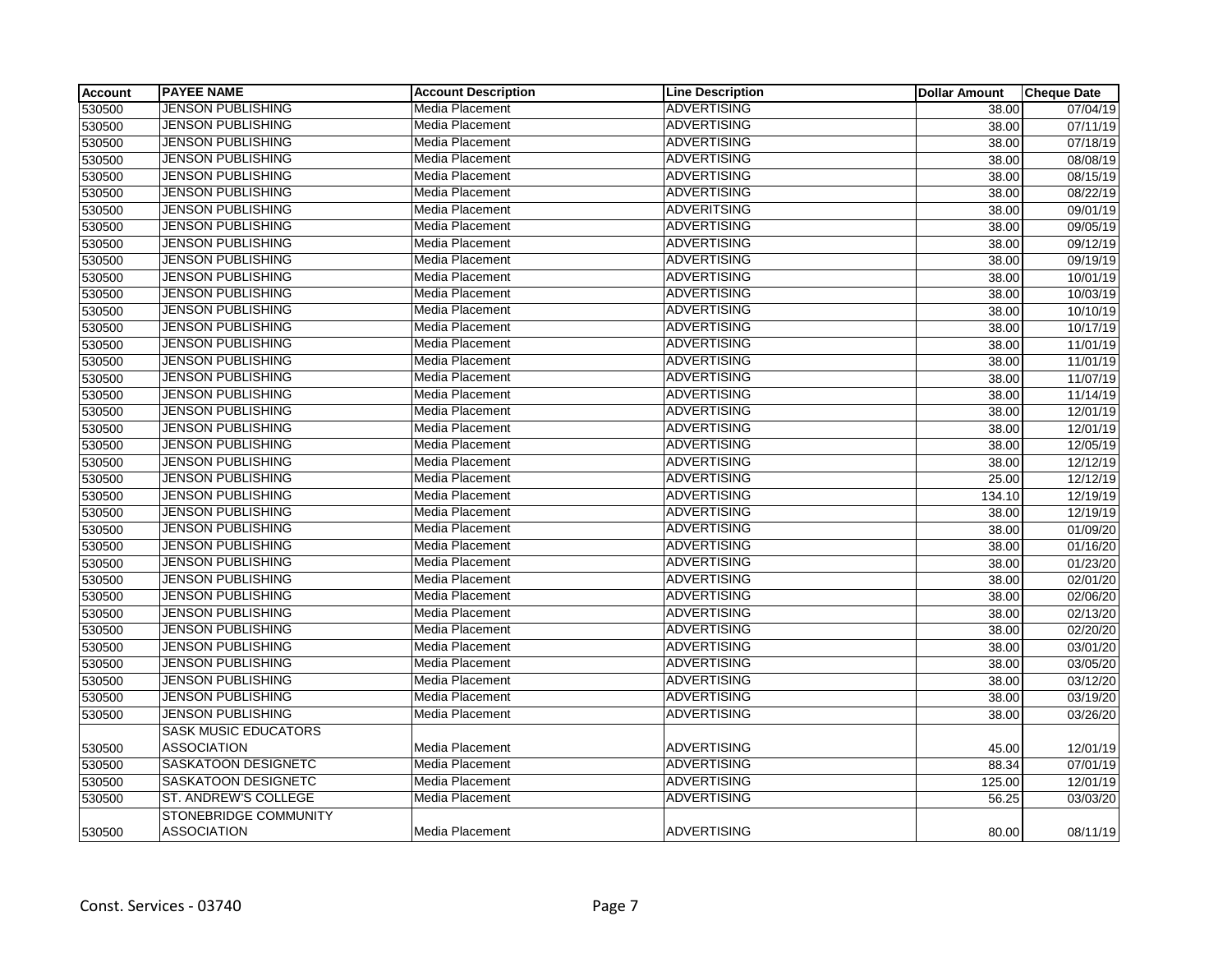| <b>Account</b> | <b>PAYEE NAME</b>                                                      | <b>Account Description</b>         | <b>Line Description</b>         | <b>Dollar Amount</b> | <b>Cheque Date</b> |
|----------------|------------------------------------------------------------------------|------------------------------------|---------------------------------|----------------------|--------------------|
|                | <b>STONEBRIDGE COMMUNITY</b>                                           |                                    |                                 |                      |                    |
| 530500         | <b>ASSOCIATION</b>                                                     | Media Placement                    | <b>ADVERTISING</b>              | 150.00               | 09/11/19           |
|                | STONEBRIDGE COMMUNITY                                                  |                                    |                                 |                      |                    |
| 530500         | <b>ASSOCIATION</b>                                                     | Media Placement                    | <b>ADVERTISING</b>              | 80.00                | 11/11/19           |
|                | <b>STONEBRIDGE COMMUNITY</b>                                           |                                    |                                 |                      |                    |
| 530500         | <b>ASSOCIATION</b>                                                     | Media Placement                    | <b>ADVERTISING</b>              | 80.00                | 02/18/20           |
|                | UKRAINIAN CANADIAN CONGRESS-<br><b>SASKATCHEWAN PROVINCIAL COUNCIL</b> |                                    |                                 |                      |                    |
| 530500         | INC.                                                                   | Media Placement                    | <b>ADVERTISING</b>              | 75.00                | 10/09/19           |
|                | UKRAINIAN CANADIAN CONGRESS-                                           |                                    |                                 |                      |                    |
|                | SASKATCHEWAN PROVINCIAL COUNCIL                                        |                                    |                                 |                      |                    |
| 530500         | INC.                                                                   | Media Placement                    | <b>ADVERTISING</b>              | 75.00                | 12/18/19           |
| 530800         | <b>WESTERN LITHO PRINTERS LTD.</b>                                     | Publications                       | <b>NEWSLETTERS</b>              | 1,240.66             | 07/01/19           |
| 530800         | <b>WESTERN LITHO PRINTERS LTD.</b>                                     | Publications                       | <b>CHRISTMAS CARDS</b>          | 2,394.14             | 12/01/19           |
| 530900         | <b>EYRE, BRONWYN</b>                                                   | Promotional Items                  | <b>REIMB: PROMOTIONAL ITEMS</b> | 33.24                | 05/07/19           |
| 530900         | <b>EYRE, BRONWYN</b>                                                   | <b>Promotional Items</b>           | <b>REIMB: SASK FLAGS</b>        | 33.19                | 08/01/19           |
| 530900         | <b>FLAG SHOP</b>                                                       | <b>Promotional Items</b>           | <b>SASK FLAGS</b>               | 666.28               | 10/10/19           |
| 550100         | <b>EYRE, BRONWYN</b>                                                   | <b>Printed Forms</b>               | <b>REIMB: BUSINESS CARDS</b>    | 16.64                | 10/01/19           |
| 550100         | <b>WESTERN LITHO PRINTERS LTD.</b>                                     | <b>Printed Forms</b>               | <b>PRINTED CARDS</b>            | 132.50               | 09/01/19           |
| 555000         | <b>EYRE, BRONWYN</b>                                                   | Other Material and Supplies        | <b>REIMB: OFFICE SUPPLIES</b>   | 13.32                | 04/17/19           |
| 555000         | <b>EYRE, BRONWYN</b>                                                   | <b>Other Material and Supplies</b> | <b>REIMB: OFFICE SUPPLIES</b>   | 7.55                 | 04/17/19           |
| 555000         | <b>EYRE, BRONWYN</b>                                                   | <b>Other Material and Supplies</b> | <b>REIMB: OFFICE SUPPLIES</b>   | 7.00                 | 04/17/19           |
| 555000         | EYRE, BRONWYN                                                          | <b>Other Material and Supplies</b> | <b>REIMB: OFFICE SUPPLIES</b>   | 12.28                | 05/07/19           |
| 555000         | <b>EYRE, BRONWYN</b>                                                   | <b>Other Material and Supplies</b> | <b>REIMB: OFFICE SUPPLIES</b>   | 41.06                | 08/01/19           |
| 555000         | <b>STAPLES BUSINESS DEPOT</b>                                          | Other Material and Supplies        | <b>OFFICE SUPPLIES</b>          | 51.39                | 05/01/19           |
| 555000         | <b>STAPLES BUSINESS DEPOT</b>                                          | Other Material and Supplies        | <b>OFFICE SUPPLIES</b>          | 78.42                | 09/01/19           |
| 555000         | WATER MATTERS DBA CULLIGAN                                             | Other Material and Supplies        | <b>OFFICE SUPPLIES</b>          | 12.67                | 04/01/19           |
| 555000         | <b>WATER MATTERS DBA CULLIGAN</b>                                      | Other Material and Supplies        | <b>OFFICE SUPPLIES</b>          | 29.57                | 05/01/19           |
| 555000         | <b>WATER MATTERS DBA CULLIGAN</b>                                      | <b>Other Material and Supplies</b> | <b>OFFICE SUPPLIES</b>          | 12.67                | 06/01/19           |
| 555000         | <b>WATER MATTERS DBA CULLIGAN</b>                                      | <b>Other Material and Supplies</b> | <b>OFFICE SUPPLIES</b>          | 22.07                | 07/01/19           |
| 555000         | <b>WATER MATTERS DBA CULLIGAN</b>                                      | Other Material and Supplies        | <b>OFFICE SUPPLIES</b>          | 16.90                | 08/01/19           |
| 555000         | <b>WATER MATTERS DBA CULLIGAN</b>                                      | <b>Other Material and Supplies</b> | <b>OFFICE SUPPLIES</b>          | 22.07                | 10/01/19           |
| 555000         | <b>WATER MATTERS DBA CULLIGAN</b>                                      | <b>Other Material and Supplies</b> | <b>OFFICE SUPPLIES</b>          | 12.67                | 11/01/19           |
| 555000         | <b>WATER MATTERS DBA CULLIGAN</b>                                      | <b>Other Material and Supplies</b> | <b>OFFICE SUPPLIES</b>          | 12.67                | 11/01/19           |
| 555000         | WATER MATTERS DBA CULLIGAN                                             | <b>Other Material and Supplies</b> | <b>OFFICE SUPPLIES</b>          | 12.67                | 11/01/19           |
| 555000         | WATER MATTERS DBA CULLIGAN                                             | <b>Other Material and Supplies</b> | <b>OFFICE SUPPLIES</b>          | 22.07                | 12/01/19           |
| 555000         | <b>WATER MATTERS DBA CULLIGAN</b>                                      | Other Material and Supplies        | <b>OFFICE SUPPLIES</b>          | 12.67                | 01/01/20           |
| 555000         | <b>WATER MATTERS DBA CULLIGAN</b>                                      | <b>Other Material and Supplies</b> | <b>OFFICE SUPPLIES</b>          | 29.57                | 02/01/20           |
| 555000         | WATER MATTERS DBA CULLIGAN                                             | Other Material and Supplies        | <b>OFFICE SUPPLIES</b>          | 12.67                | 03/01/20           |
| 564600         | <b>EYRE, BRONWYN</b>                                                   | Computer Software - Exp            | REIMB: OFFICE 365 PERSONAL      | 87.69                | 06/01/19           |
| 588950         |                                                                        |                                    | PREPAID EXPENSE ADJUSTMENTS     | $-1,965.00$          | 03/12/20           |
| 588950         |                                                                        |                                    | PREPAID EXPENSE ADJUSTMENTS     | 2,295.00             | 04/24/19           |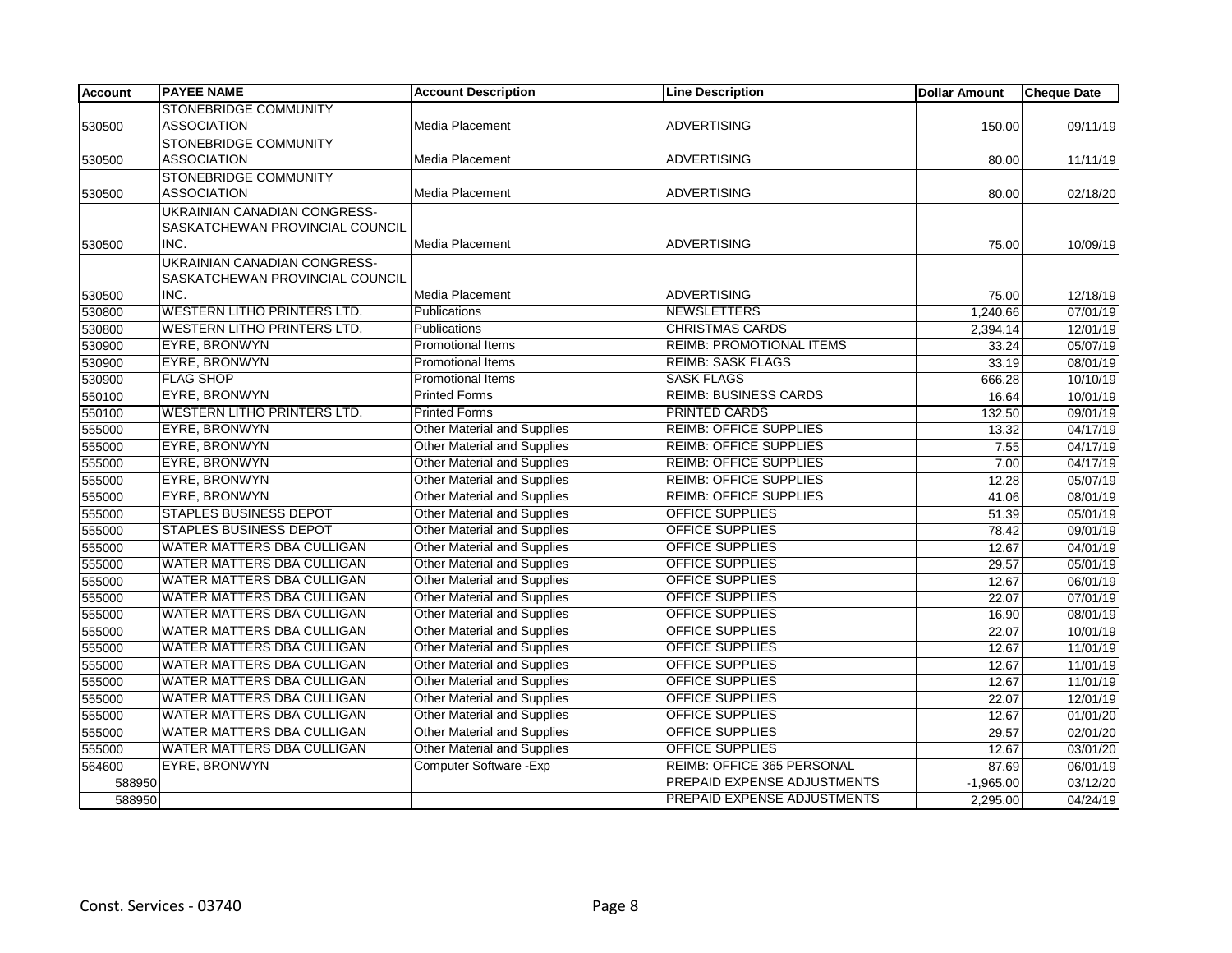# **LEGISLATIVE ASSEMBLY OF SASKATCHEWAN MEMBERS' ACCOUNTABILITY AND DISCLOSURE REPORT For the fiscal year ending March 31, 2020**

### **DIRECTIVE #6 - CONSTITUENCY ASSISTANT EXPENSES**

**2019-2020 TOTAL: \$62,645.30**

| <b>Account</b> | <b>Payee Name</b>        | <b>Account Description</b>       | <b>Dollar Amount</b> | <b>Cheque Date</b> |  |
|----------------|--------------------------|----------------------------------|----------------------|--------------------|--|
|                |                          |                                  |                      |                    |  |
| 513000         | <b>ZDUNICH, CARRIE A</b> | <b>Out-of-Scope Permanent</b>    | 0.00                 | 04/03/19           |  |
| 513000         | <b>ZDUNICH, CARRIE A</b> | Out-of-Scope Permanent           | 2,100.00             | 04/16/19           |  |
| 513000         | ZDUNICH, CARRIE A        | Out-of-Scope Permanent           | 2,100.00             | 05/01/19           |  |
| 513000         | ZDUNICH, CARRIE A        | Out-of-Scope Permanent           | 2,100.00             | 05/15/19           |  |
| 513000         | ZDUNICH, CARRIE A        | Out-of-Scope Permanent           | 2,100.00             | 05/29/19           |  |
| 513000         | ZDUNICH, CARRIE A        | Out-of-Scope Permanent           | 2,100.00             | 06/12/19           |  |
| 513000         | ZDUNICH, CARRIE A        | Out-of-Scope Permanent           | 2,100.00             | 06/26/19           |  |
| 513000         | ZDUNICH, CARRIE A        | Out-of-Scope Permanent           | 2,100.00             | 07/10/19           |  |
| 513000         | ZDUNICH, CARRIE A        | Out-of-Scope Permanent           | 2,100.00             | 07/24/19           |  |
| 513000         | ZDUNICH, CARRIE A        | Out-of-Scope Permanent           | 2,100.00             | 08/07/19           |  |
| 513000         | ZDUNICH, CARRIE A        | Out-of-Scope Permanent           | 2,100.00             | 08/21/19           |  |
| 513000         | ZDUNICH, CARRIE A        | Out-of-Scope Permanent           | 2,100.00             | 09/04/19           |  |
| 513000         | ZDUNICH, CARRIE A        | Out-of-Scope Permanent           | 2,100.00             | 09/18/19           |  |
| 513000         | ZDUNICH, CARRIE A        | Out-of-Scope Permanent           | 4,800.00             | 10/02/19           |  |
| 513000         | ZDUNICH, CARRIE A        | Out-of-Scope Permanent           | 2,325.00             | 10/16/19           |  |
| 513000         | ZDUNICH, CARRIE A        | Out-of-Scope Permanent           | 2,325.00             | 11/01/19           |  |
| 513000         | ZDUNICH, CARRIE A        | Out-of-Scope Permanent           | 2,325.00             | 11/13/19           |  |
| 513000         | <b>ZDUNICH, CARRIE A</b> | Out-of-Scope Permanent           | 2,325.00             | 11/27/19           |  |
| 513000         | ZDUNICH, CARRIE A        | Out-of-Scope Permanent           | 2,325.00             | 12/11/19           |  |
| 513000         | ZDUNICH, CARRIE A        | Out-of-Scope Permanent           | 2,325.00             | 12/24/19           |  |
| 513000         | ZDUNICH, CARRIE A        | Out-of-Scope Permanent           | 2,325.00             | 01/08/20           |  |
| 513000         | ZDUNICH, CARRIE A        | Out-of-Scope Permanent           | 2,325.00             | 01/23/20           |  |
| 513000         | ZDUNICH, CARRIE A        | Out-of-Scope Permanent           | 2,325.00             | 02/05/20           |  |
| 513000         | <b>ZDUNICH, CARRIE A</b> | Out-of-Scope Permanent           | 2,325.00             | 02/19/20           |  |
| 513000         | <b>ZDUNICH, CARRIE A</b> | Out-of-Scope Permanent           | 2,325.00             | 03/04/20           |  |
| 513000         | ZDUNICH, CARRIE A        | Out-of-Scope Permanent           | 2,325.00             | 03/18/20           |  |
| 513000         | ZDUNICH, CARRIE A        | Out-of-Scope Permanent           | 2,325.00             | 04/01/20           |  |
| 513000         | ZDUNICH, CARRIE A        | Out-of-Scope Permanent           | 1,795.83             | 04/09/20           |  |
| 514000         | MOE, ARLAINE D           | Casual/Term                      | 336.31               | 06/26/19           |  |
| 514000         | MOE, ARLAINE D           | Casual/Term                      | 168.16               | 10/16/19           |  |
|                |                          | Change in Y/E Accrued Empl Leave |                      |                    |  |
| 519900         | None (Default)           | Entitlements                     | $-1,120.00$          | 04/24/19           |  |
|                |                          | Change in Y/E Accrued Empl Leave |                      |                    |  |
| 519900         | None (Default)           | Entitlements                     | 1,240.00             | 04/14/20           |  |
|                |                          |                                  |                      |                    |  |